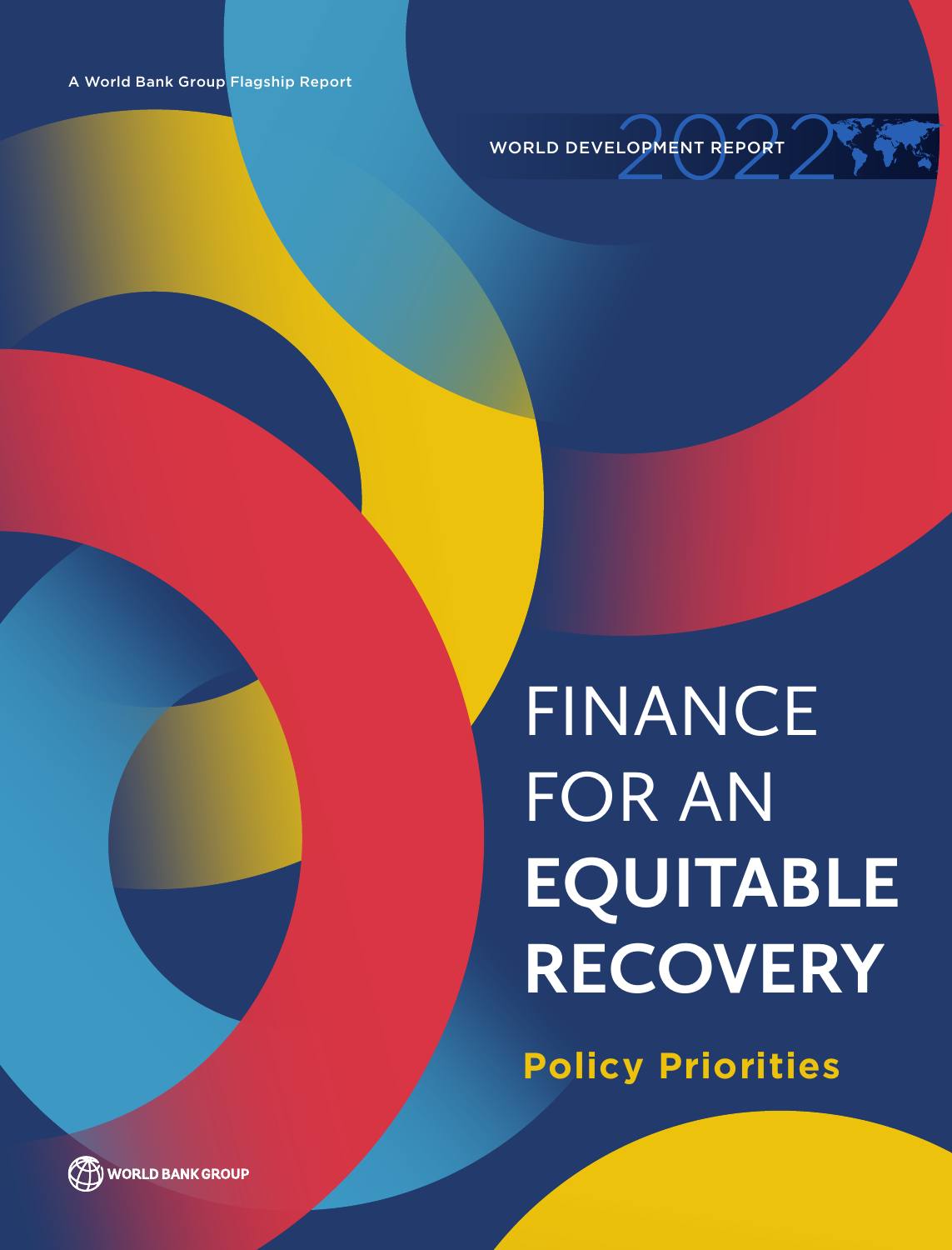© 2022 International Bank for Reconstruction and Development / The World Bank 1818 H Street NW Washington, DC 20433 Telephone: 202-473-1000 Internet: www.worldbank.org

This work is a product of the staff of The World Bank with external contributions. The findings, interpretations, and conclusions expressed in this work do not necessarily reflect the views of The World Bank, its Board of Executive Directors, or the governments they represent.

The World Bank does not guarantee the accuracy, completeness, or currency of the data included in this work and does not assume responsibility for any errors, omissions, or discrepancies in the information, or liability with respect to the use of or failure to use the information, methods, processes, or conclusions set forth. The boundaries, colors, denominations, and other information shown on any map in this work do not imply any judgment on the part of The World Bank concerning the legal status of any territory or the endorsement or acceptance of such boundaries.

Nothing herein shall constitute or be construed or considered to be a limitation upon or waiver of the privileges and immunities of The World Bank, all of which are specifically reserved.

#### **Rights and Permissions**

The material in this work is subject to copyright. Because The World Bank encourages dissemination of its knowledge, this work may be reproduced, in whole or in part, for noncommercial purposes as long as full attribution to this work is given.

Any queries on rights and licenses, including subsidiary rights, should be addressed to World Bank Publications, The World Bank Group, 1818 H Street NW, Washington, DC 20433, USA; fax: 202-522-2625; e-mail: pubrights@worldbank.org.

*Cover and interior design:* Gordon Schuit, with input from the Design team in the Global Corporate Solutions unit of the World Bank.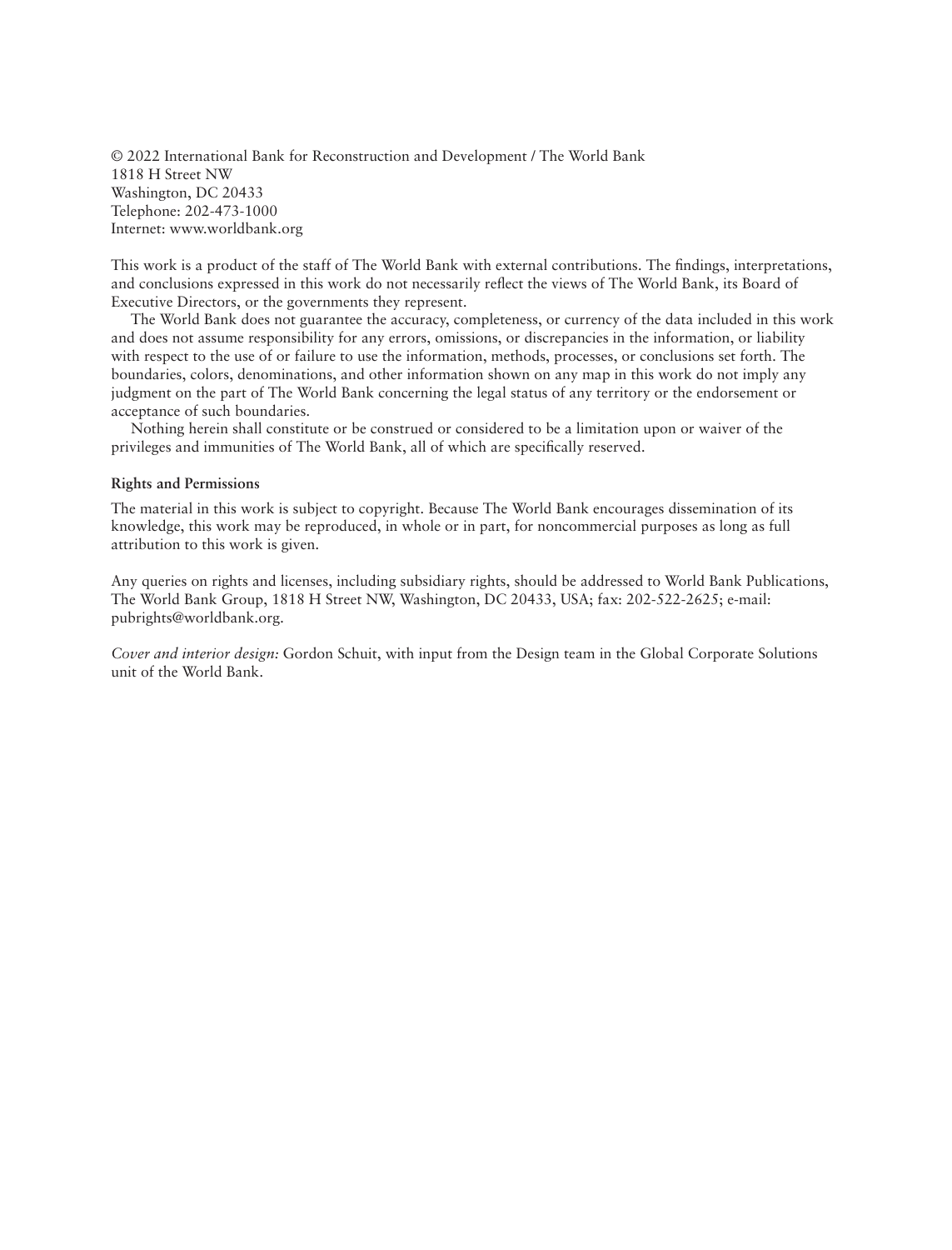### Contents of the *World Development Report 2022: Finance for an Equitable Recovery*

*Foreword Preface Acknowledgments Abbreviations*

**[Overview](#page-0-0)**

**[Introduction](#page-0-1)**

**[Chapter 1: Emerging risks to the recovery](#page-0-0) [Spotlight 1.1: Financial inclusion and financial resilience](#page-0-0)** 

**[Chapter 2: Resolving bank asset distress](#page-0-0) [Spotlight 2.1: Strengthening the regulation and supervision of](#page-0-0)  [microfinance institutions](#page-0-0)**

**[Chapter 3: Restructuring firm and household debt](#page-0-0) [Spotlight 3.1: Supporting microfinance to sustain small businesses](#page-0-0)**

**[Chapter 4: Lending during the recovery and beyond](#page-0-0) [Spotlight 4.1: Public credit guarantee schemes](#page-0-0)**

**Chapter 5: Managing sovereign debt [Spotlight 5.1: Greening capital markets: Sovereign sustainable bonds](#page-0-0)**

**[Chapter 6: Policy priorities for the recovery](#page-0-0)**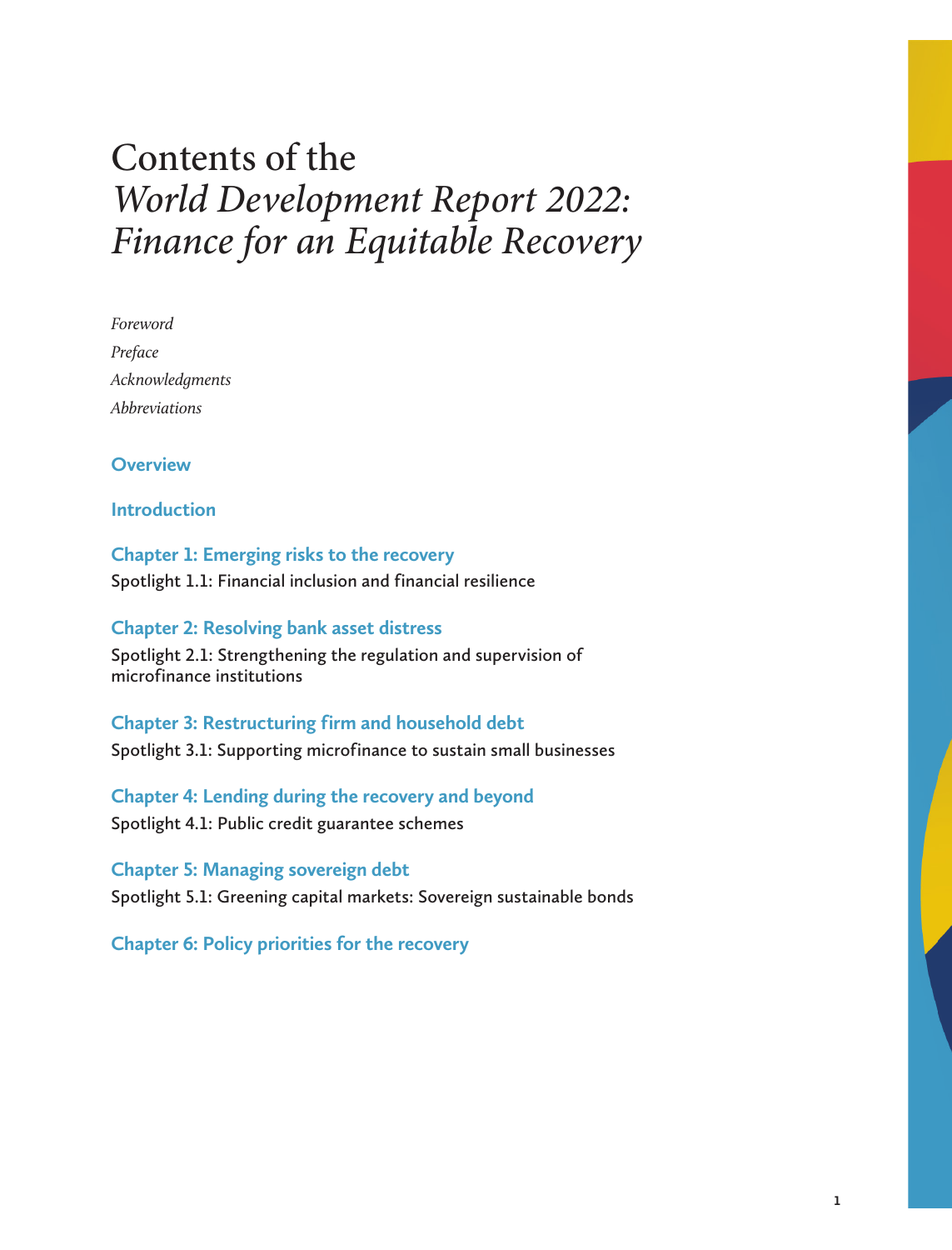

### Introduction

*The COVID-19 pandemic sent shock waves through the world economy and triggered the largest global economic crisis seen in more than a century. The economic impacts of the pandemic were especially severe in emerging economies. Global poverty increased for the first time in a generation, and disproportionate income losses among disadvantaged populations led to a dramatic rise in inequality within and across countries. Governments responded at the onset of the pandemic with large economic programs that were successful at mitigating the worst human costs in the short run. However, this emergency response has also exacerbated a number of preexisting economic fragilities that may pose an obstacle to an equitable recovery.*

#### **Policy Priorities**

The economic response to the pandemic will need to address the following areas in which economic fragilities have been highlighted and worsened by the pandemic:

- • **Addressing increased inequality within and between countries** resulting from the highly regressive impacts of the crisis.
- • **Managing and reducing the interconnected financial risks created by the pandemic** to prevent spillover effects that can threaten the return to economic growth.
- • **Ensuring continued access to finance** to help households and businesses weather economic uncertainty and invest in opportunities.
- • **Preserving and restoring market transparency** to enable a prompt recognition of economic risks.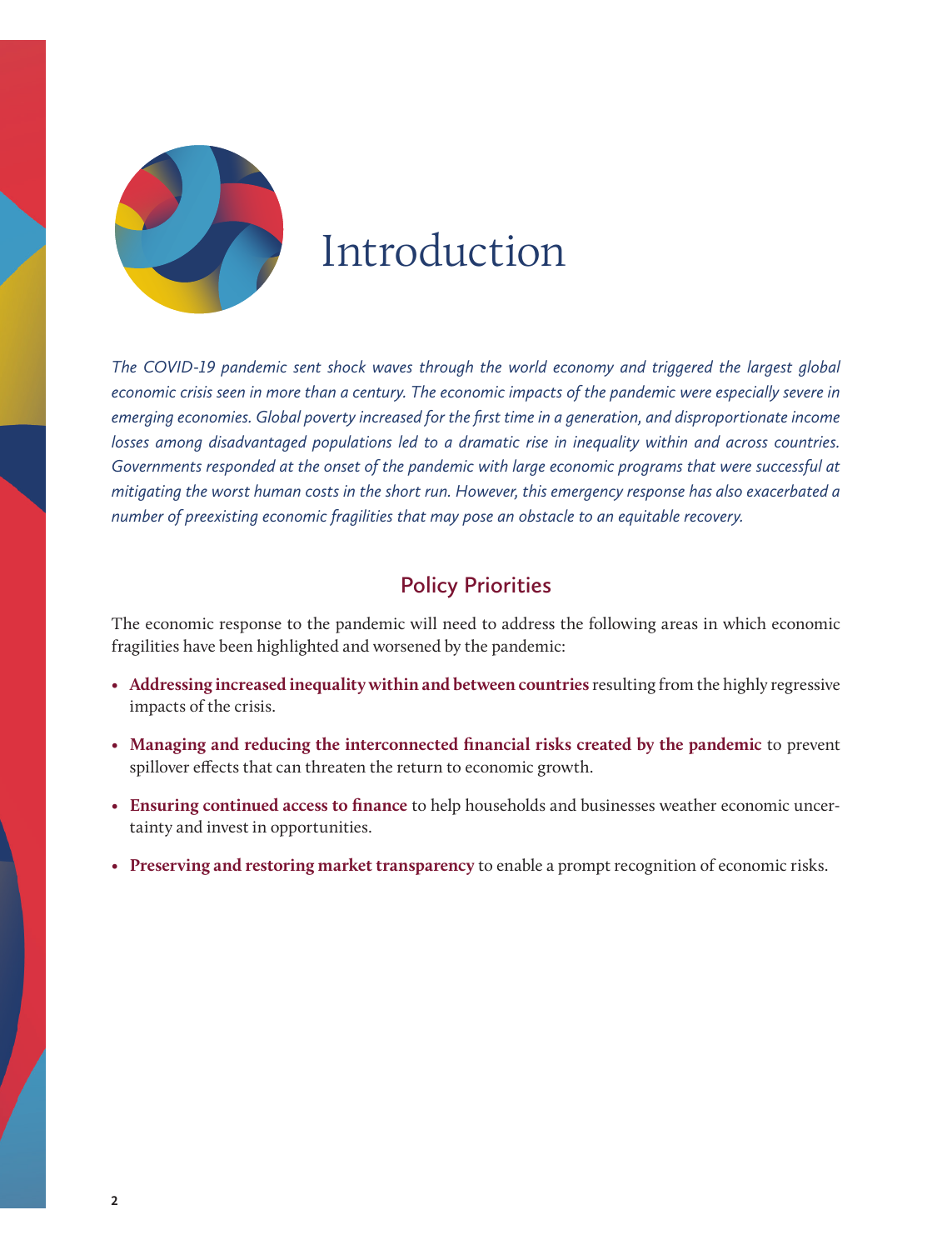

### Emerging risks to the recovery

*The immediate economic effects of the COVID-19 pandemic were felt most acutely by households and firms, which experienced dramatic income losses. Financial risks resulting from these income losses can ultimately affect the entire economy through multiple, mutually reinforcing links that connect the financial health of households, firms, the financial sector, and government. Because of this interconnection, elevated financial risks in one sector can spill over and destabilize the economy as a whole. For example, income losses among businesses and households can create spillover risks for the financial and public sectors through rising loan defaults and reduced tax revenue. Similarly, the governments of many emerging economies were already heavily indebted before the pandemic and further increased borrowing to finance their crisis response. These relationships between sectors of an economy are not, however, deterministic. Well-designed fiscal, monetary, and financial sector policies can counteract and reduce these risks over time to support an equitable recovery.*

#### **Policy Priorities**

The pandemic has increased economic risks for households, firms, financial institutions, and governments. Counteracting these risks to ensure an equitable recovery will require policy action in the following areas:

- **Recognizing and resolving asset distress in the financial sector** as support measures for households and firms are scaled back before economic activity has fully recovered.
- • **Supporting insolvent households and businesses** that are unable to resolve their debts in countries with limited or no formal insolvency mechanisms.
- • **Ensuring continued access to finance** in the face of tightening lending standards resulting from increased economic uncertainty and greater opacity about the true financial health of borrowers.
- • **Managing and reducing high levels of government debt,** especially in countries that entered the pandemic with a high risk of debt distress.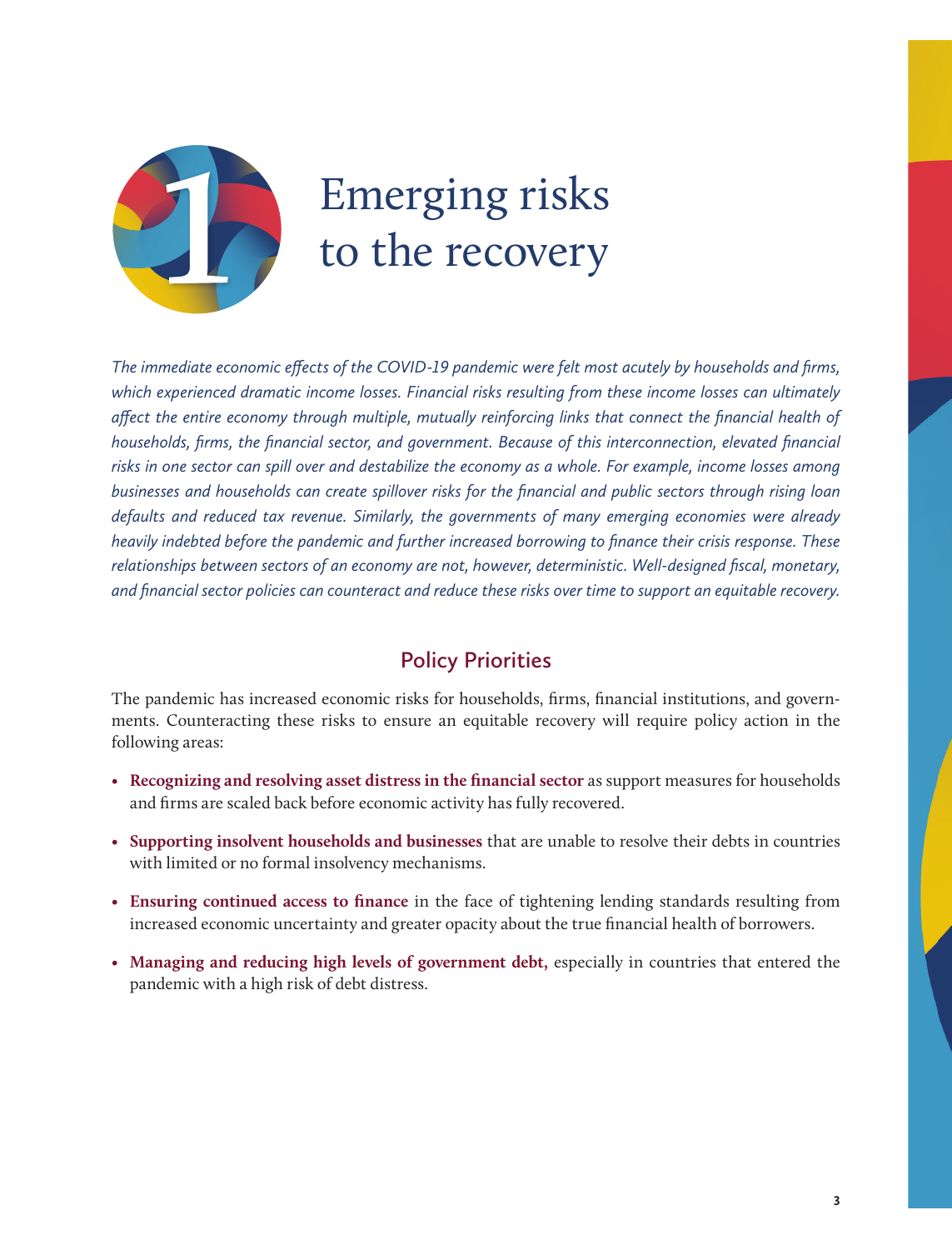

### Resolving bank asset distress

*Debt moratoria, loan forbearance, and the relaxation of classification and provisioning rules during the COVID-19 crisis have created a lack of transparency about the health of bank balance sheets, particularly in the recognition of nonperforming loans (NPLs). Although not yet visible in reported asset quality indicators, rising borrower distress is likely to translate into rising NPL levels. If left unaddressed, high levels could reduce overall lending volumes and affect the financial sector's capacity to support economic activity. Such an outcome can be particularly harmful to small businesses and lower-income households. To reduce these risks, banks should identify and report problem loans accurately and manage revealed exposures while under strong supervisory oversight.*

#### **Policy Priorities**

The pandemic and the related government policies have reduced the transparency of bank balance sheets. For banking sectors vulnerable to rapid increases in NPLs, the following timely corrective policies to preserve financial stability will help to support the continued provision of credit:

- • **Ensuring clear, consistent practices for reporting on asset quality,** enforced by effective supervision and with strong incentives to encourage speed and transparency.
- **Developing the capacity to manage nonperforming loans** to avoid a rapid increase in bad loans impairing the capacity of banks to finance the real economy.
- • **Dealing with problem banks swiftly** to prevent broad distress in the financial system, misallocation of financial resources, and failure in the provision of credit.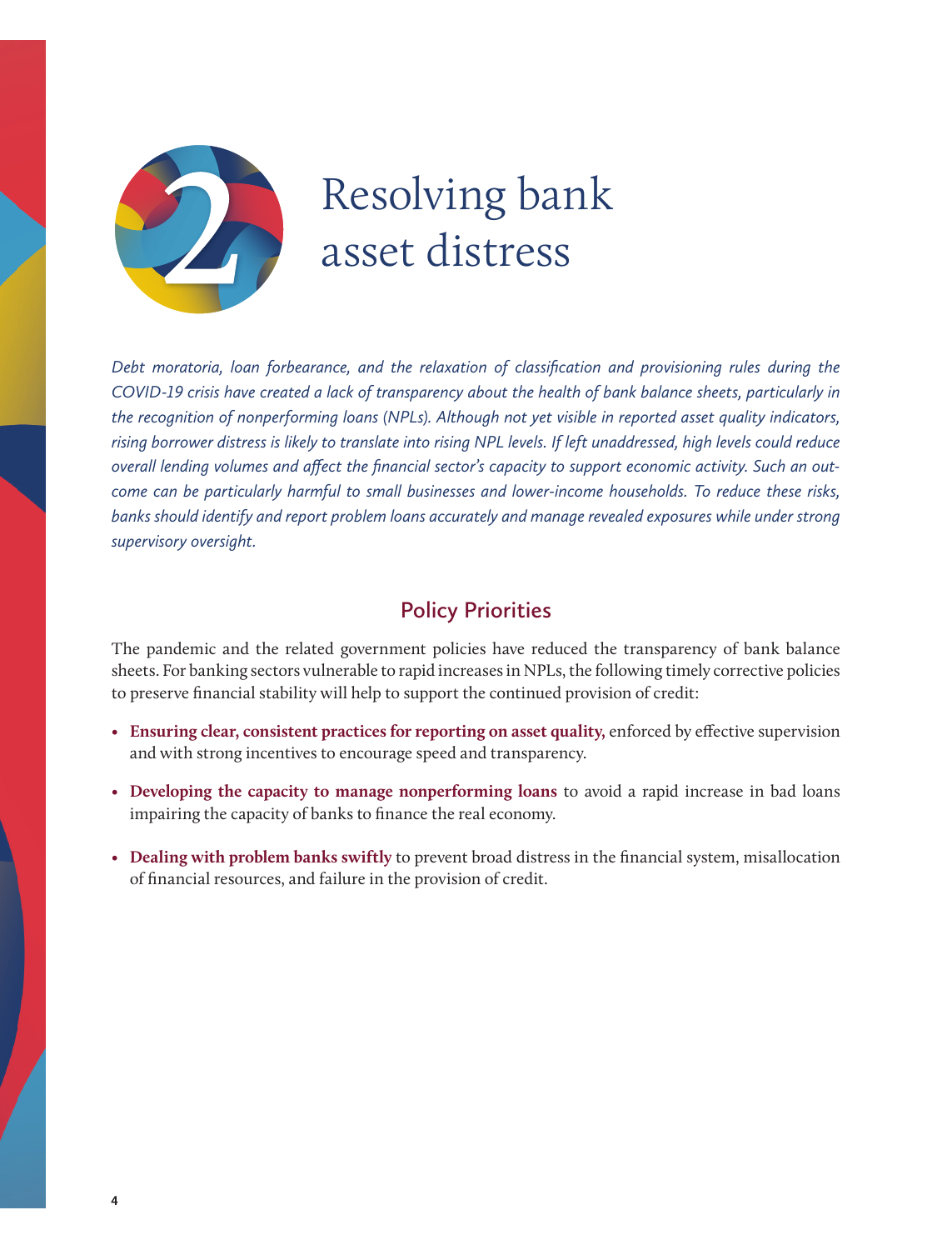

### Restructuring firm and household debt

*The COVID-19–induced economic crisis and the temporary government measures intended to protect firms and households from bankruptcy have created unprecedented opacity about the financial health of households and businesses. Some borrowers are temporarily short on liquid assets, while others are facing longer-term structural difficulties and should exit the market. The challenge, then, is sorting the illiquid from the insolvent. Historically, court-led bankruptcy systems have performed this sorting function, and so these systems are scrutinized in times of financial crisis. Effective insolvency systems can help to quickly resolve high levels of debt distress to prevent collapse of the financial sector without relying on costlier forms of policy intervention. Reforms to strengthen bankruptcy systems also improve the underlying economic conditions*  and so are critical to an equitable recovery. This chapter lays out a blueprint for bankruptcy reforms that will *help governments manage high levels of debt distress while laying the groundwork for economic recovery.*

#### **Policy Priorities**

Countries can mitigate the risk of an onslaught of insolvent households and businesses by investing in four policy reforms:

- **Strengthening formal insolvency mechanisms**so that the rules that define the rights and behaviors of debtors and creditors are in place, giving each an incentive to negotiate and come to an agreement, whether in court or out of court.
- • **Facilitating alternative dispute resolution systems such as conciliation and mediation** to enable faster and cheaper resolution of disputes than in the formal court system, but with some of the rigor that courts provide.
- **Establishing accessible and inexpensive in-court and out-of-court debt resolution procedures for micro-, small, and medium enterprises** to facilitate the recapitalization of viable but illiquid firms and the swift, efficient market exit of nonviable firms. Rules designed for small entities can help resolve their debts more quickly and cheaply with less burden on the judicial system than requiring the same rules regardless of firm size.
- • **Promoting debt forgiveness and discharge of natural person debtors** so that solo entrepreneurs and individuals unable to pay their debts—through no fault of their own—can be discharged of those debts and more quickly move on from them, avoiding the stigma and loss of productivity that come from long-term debt distress.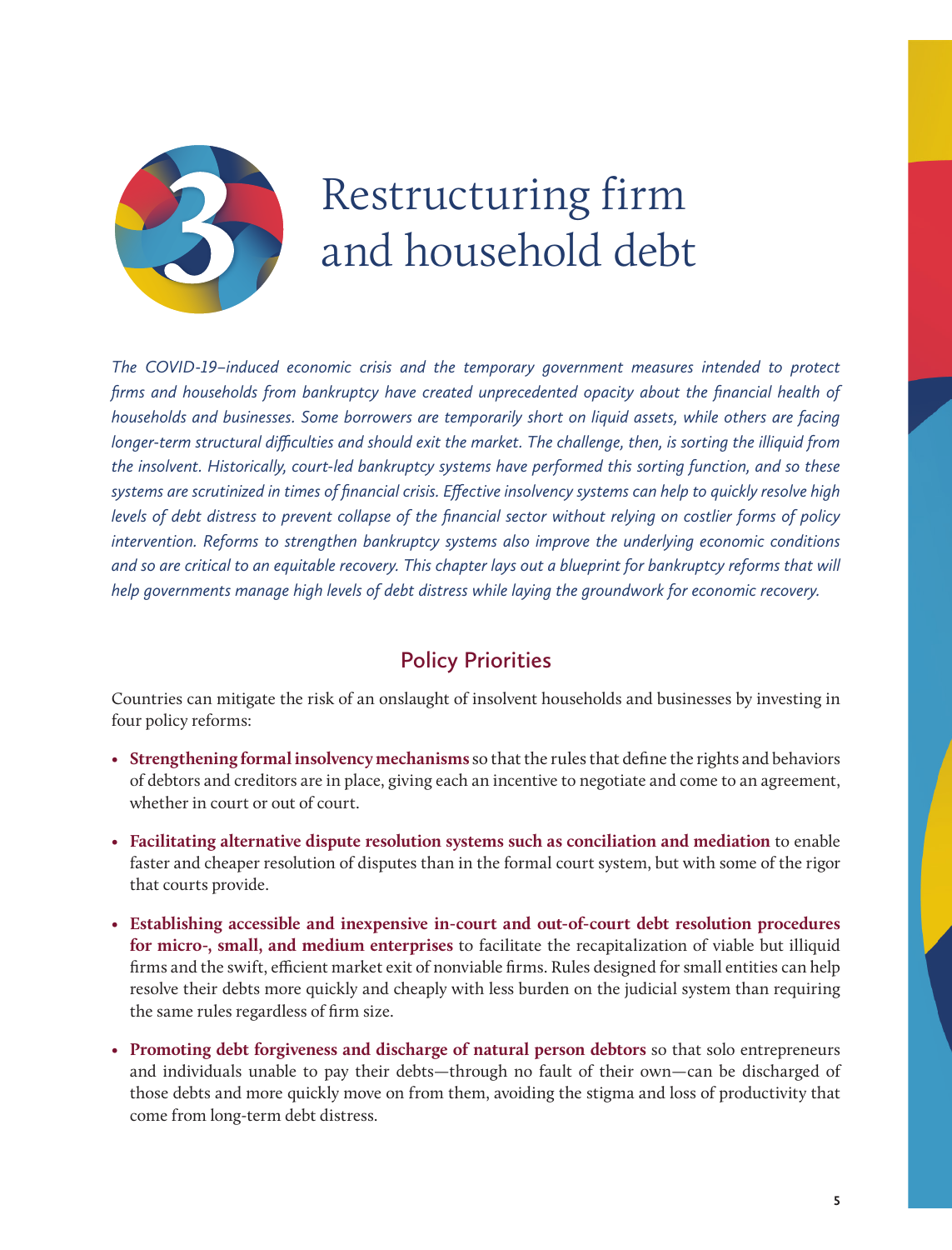

### Lending during the recovery and beyond

*The ongoing impact of the COVID-19 crisis on business performance and household incomes could inhibit new lending because of increased credit risk. Risk can be mitigated by better visibility into borrower viability and improved recourse in the event of default. Reassessing credit models to take into account the "new normal," as well as innovations in digital finance that leverage alternative data and tailor loans to the borrower and the lending environment, can help keep credit flowing. Regulatory frameworks that enable innovation can support credit in the recovery while ensuring consumer and market protections.*

### **Policy Priorities**

Mitigating the environment of uncertainty and the lack of transparency that are making the traditional approaches to measuring risk less effective calls for the following measures:

- • **Creating an enabling environment to leverage alternative data.** Lenders should look to adapt underwriting approaches, with support from supervisory model validation and regulatory frameworks that open access to data while ensuring privacy and consumer protection.
- **Embracing innovations in product design and embedded finance** that tailor loans to customer and market conditions or link credit to underlying business transactions to increase visibility and improve recourse.
- • **Providing well-tuned guarantee programs** where needed to bridge the gap between lenders' risk aversion and the role of credit as a driver of an equitable recovery.
- • **Advancing the regulatory framework and financial infrastructure** to support innovation; adjust the regulatory perimeter; provide clear, effective, and enforceable consumer and market protections; and facilitate digital payments, information exchange, and asset registration.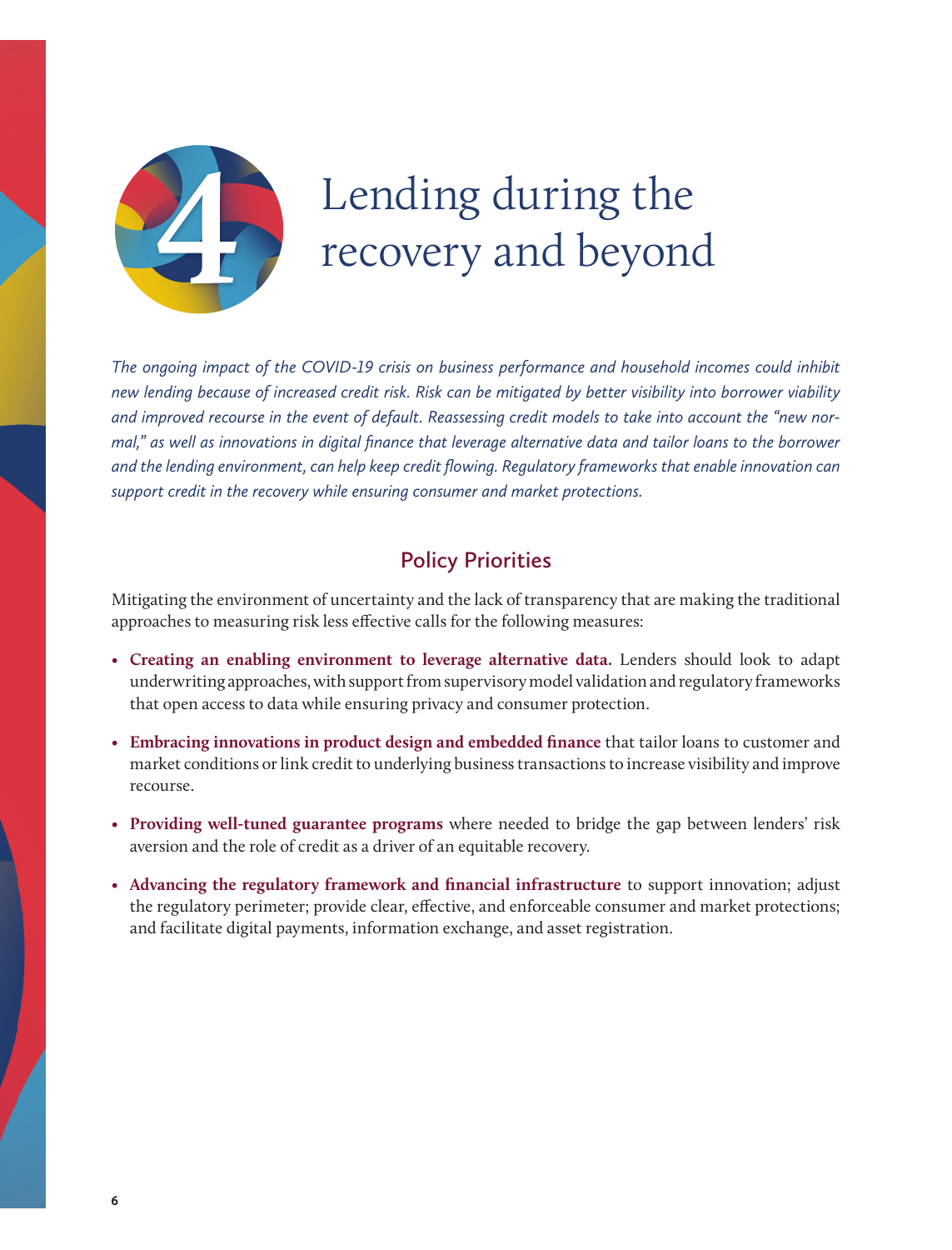

### Managing sovereign debt

*Governments around the world mobilized enormous resources to pay for the COVID-19 pandemic response. Many emerging economies, already heavily indebted at the outset of the crisis, took on additional debt to support households and firms. During 2020, this led to an increase in the total debt burden for low- and middle-income countries of 9 percentage points of gross domestic product (GDP), compared with an average annual increase of 1.9 percentage points over the previous decade. Managing and reducing elevated levels of sovereign debt improve the ability of governments to continue providing support through the recovery, especially to low-income households and small businesses, which is key to ensure an equitable recovery. However, coordination between debtors and creditors has become more difficult than in previous crises because of the greater number of creditors and the higher participation of commercial and nontraditional creditors in the market for sovereign debt.* 

#### **Policy Priorities**

Governments can take proactive policy approaches to mitigating the risks posed by high levels of sovereign debt to an equitable recovery:

- • **Governments at high risk of debt distress can pursue proactive debt management approaches** with creditors through, for example, debt reprofiling, which replaces existing debts with new debt with a different currency or maturity profile.
- •G**overnments in debt distress must coordinate with creditors to restructure debt.** Effective restructuring requires the prompt and comprehensive recognition of debts, coordination with and among creditors, and a medium-term plan of reforms needed to achieve debt sustainability.
- **Governments and their creditors can benefit from improvements in sovereign debt transparency,** which requires comprehensive disclosure of claims against the government and terms of the contracts that govern the debt.
- • **Contractual innovations can help overcome coordination problems and speed up the resolution of unsustainable debts,** but they are not a universal cure.
- • **Well-developed tax policy and investments in tax administration can support debt sustainability in the longer run** by increasing the government's ability to mobilize revenue.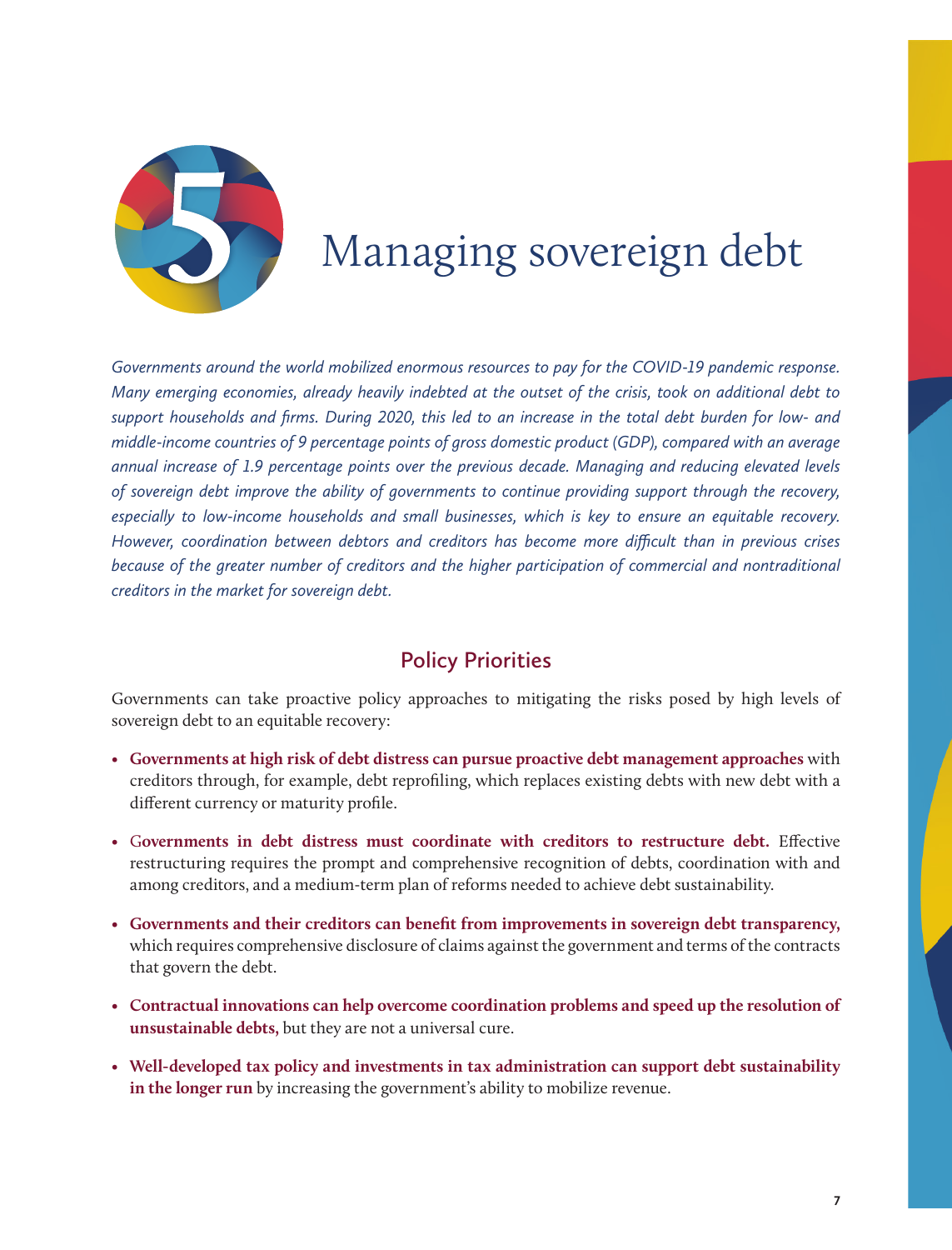

# Policy priorities<br>for the recovery

*The COVID-19 crisis has given rise to a wide range of new and elevated economic risks, some of which will only become apparent with time. Few governments have the resources and political leeway to tackle all of these challenges at once. Countries will need to identify the risks that pose the most immediate threat to an equitable recovery and prioritize their policy responses. This concluding chapter reviews the most urgent risks and highlights global issues that may arise as countries recover from the economic repercussions of the pandemic at different rates.*

#### **Policy Priorities**

Pursuit of the following priorities can help set countries on the path to a more equitable and sustained economic recovery:

- • **Mobilizing resources for the recovery.** In many low-income economies, high levels of sovereign debt pose the most urgent threat to the recovery. Countries facing this scenario can free up resources for the recovery through improved debt management.
- • **Safeguarding financial stability.** In middle-income economies, financial sector risks tend to pose a larger threat to the recovery. These countries should focus on identifying and resolving financial sector risks to ensure the continued provision of credit.
- • **Scaling back support in a transparent manner.** Support policies should be withdrawn in a predictable manner and scaled back first for the most resilient households and firms to counteract the highly regressive impacts of the COVID-19 crisis.
- • **Managing exposure to global economic risks that threaten an equitable recovery.** These include interest rate and currency risks that are likely to arise as advanced economies scale back stimulus policies.
- • **Supporting the transition to a green economy.** Economic policies for the recovery should aim to support sustainable growth by facilitating the reallocation of resources to green sectors and business models.